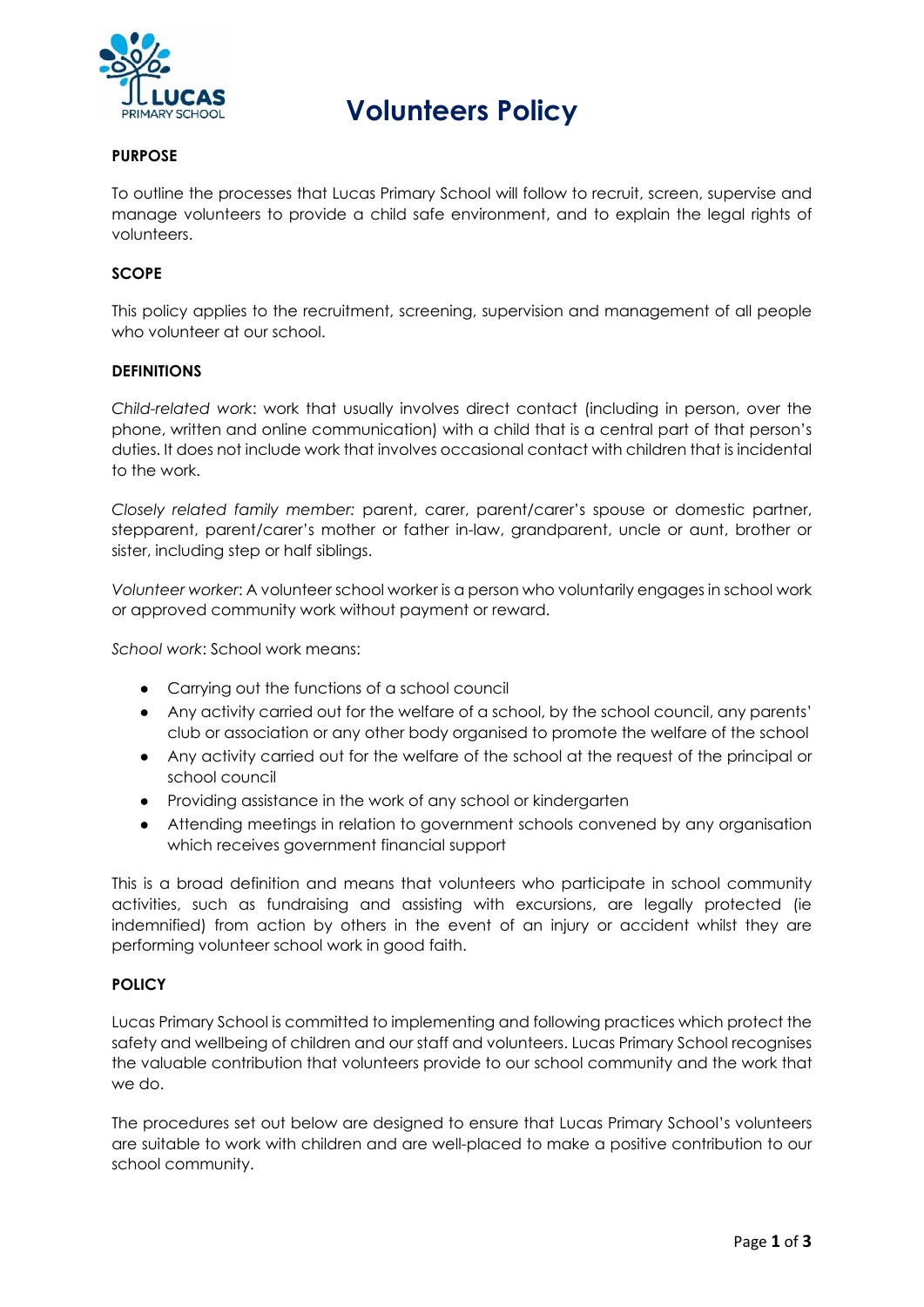# **Becoming a volunteer**

Volunteers are actively encouraged to partake in school activities. This may include assisting in classrooms, attending excursions, being a member of School Council, carrying out activities which support the school or organising school events. Volunteers will be sought formally through the newsletter, written invitations and personal approaches, as well as informally through conversation and opportunity.

# **Suitability checks including Working with Children Checks**

# *Working with students*

Lucas Primary School values the many volunteers who assist in our classrooms, with school events, excursions, and other activities and programs. To ensure that we are meeting our legal obligations under the Working With Children Act 2005 (Vic) and the Child Safe Standards, Lucas Primary School is required to undertake suitability checks which may include a Working With Children Check, proof of identity, work history involving children and/or reference checks.

Considering our legal obligations, and our commitment to ensuring that Lucas Primary School is a child safe environment, we require **all** volunteers to obtain a WWC Check and produce their valid card to the school office for copying and storage.

In addition, depending on the nature of the volunteer work, our school may ask the volunteer to provide other suitability checks at its discretion (for example, references, work history involving children and/or qualifications). Proof of identity may also be required in some circumstances.

## *Non child-related work*

On some occasions, parents and other members of the school community may volunteer to do work that is not child-related. For example, volunteering on the weekend for gardening, maintenance, school council and fundraising groups that meet in the evenings during which children will not be, or would not reasonably be expected to be present.

Volunteers for this type of work are not required to have Working with Children or other suitability checks as they are not engaged in child-related work and children are not generally present during these activities. However, Lucas Primary School reserves the right to undertake suitability checks, including proof of identity, Working with Children Checks, at its discretion if considered necessary for any particular activities or circumstances.

## **Management and supervision**

Volunteer workers will be expected to comply with any reasonable direction of the principal (or their nominee). This will include the requirement to follow our school's policies, including, but not limited to our Child Safety Policy and Code of Conduct. Volunteer workers will also be expected to act consistently with Department of Education and Training policies, to the extent that they apply to volunteer workers, including the Department's policies relating to Equal Opportunity and Anti-Discrimination, Sexual Harassment and Workplace Bullying.

The principal has the discretion to make a decision about the ongoing suitability of a volunteer worker and may determine at any time whether or not a person is suitable to volunteer at Lucas Primary School.

Lucas Primary School will provide any appropriate induction and/or training for all volunteer workers. The principal (or their nominee) will determine what induction and/or training is necessary depending on what type of work the volunteer will be engaged in.